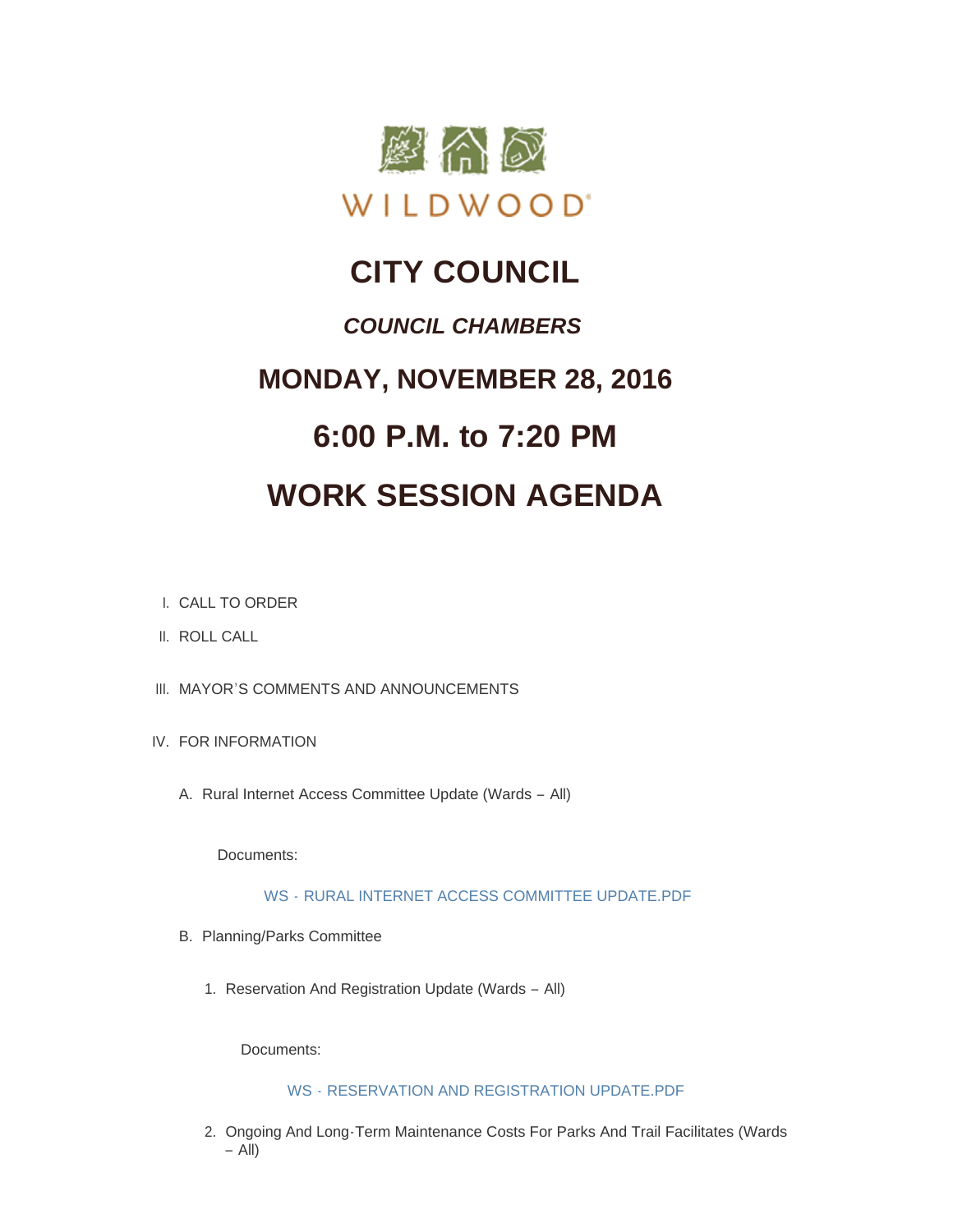Documents:

#### WS - [ONGOING AND LONG-TERM MAINT. COSTS.PDF](http://mo-wildwood.civicplus.com/AgendaCenter/ViewFile/Item/9001?fileID=13273)

3. Authorization To Proceed To Bid For Kohn Park (Ward - One)

Documents:

#### WS - [AUTHORIZATION TO BID FOR KOHN PARK.PDF](http://mo-wildwood.civicplus.com/AgendaCenter/ViewFile/Item/9002?fileID=13277)

4. Presentation Of Contract Proposal From Oates Associates For The Great Meadow Area In Community Park (Ward - One)

Documents:

#### WS - [CONTRACT PROPOSAL FROM OATES ASSOC. GREAT MEADOW](http://mo-wildwood.civicplus.com/AgendaCenter/ViewFile/Item/9003?fileID=13274)  AREA.PDF

- C. Lobbyist Selection Committee
	- 1. Committee Update/Request For Qualifications (Wards All)

Documents:

#### WS - [COMMITTEE UPDATE-RFQ.PDF](http://mo-wildwood.civicplus.com/AgendaCenter/ViewFile/Item/9005?fileID=13275)

D. Construction Project Update (Wards - All)

Documents:

#### WS - [CONSTRUCTION PROJECT UPDATE 11-23-2016.PDF](http://mo-wildwood.civicplus.com/AgendaCenter/ViewFile/Item/9006?fileID=13280)

1. Update Report On Community Park - Phase 2 Project - Report #3 (Wards - All)

Documents:

#### WS - UPDATE REPORT - [COMMUNTIY PARK-REPORT 3.PDF](http://mo-wildwood.civicplus.com/AgendaCenter/ViewFile/Item/9007?fileID=13276)

- V. FOR ACTION
	- A. Administration/Public Works Committee
		- 1. Policy On Agenda Item Notifications (Wards All)

Documents: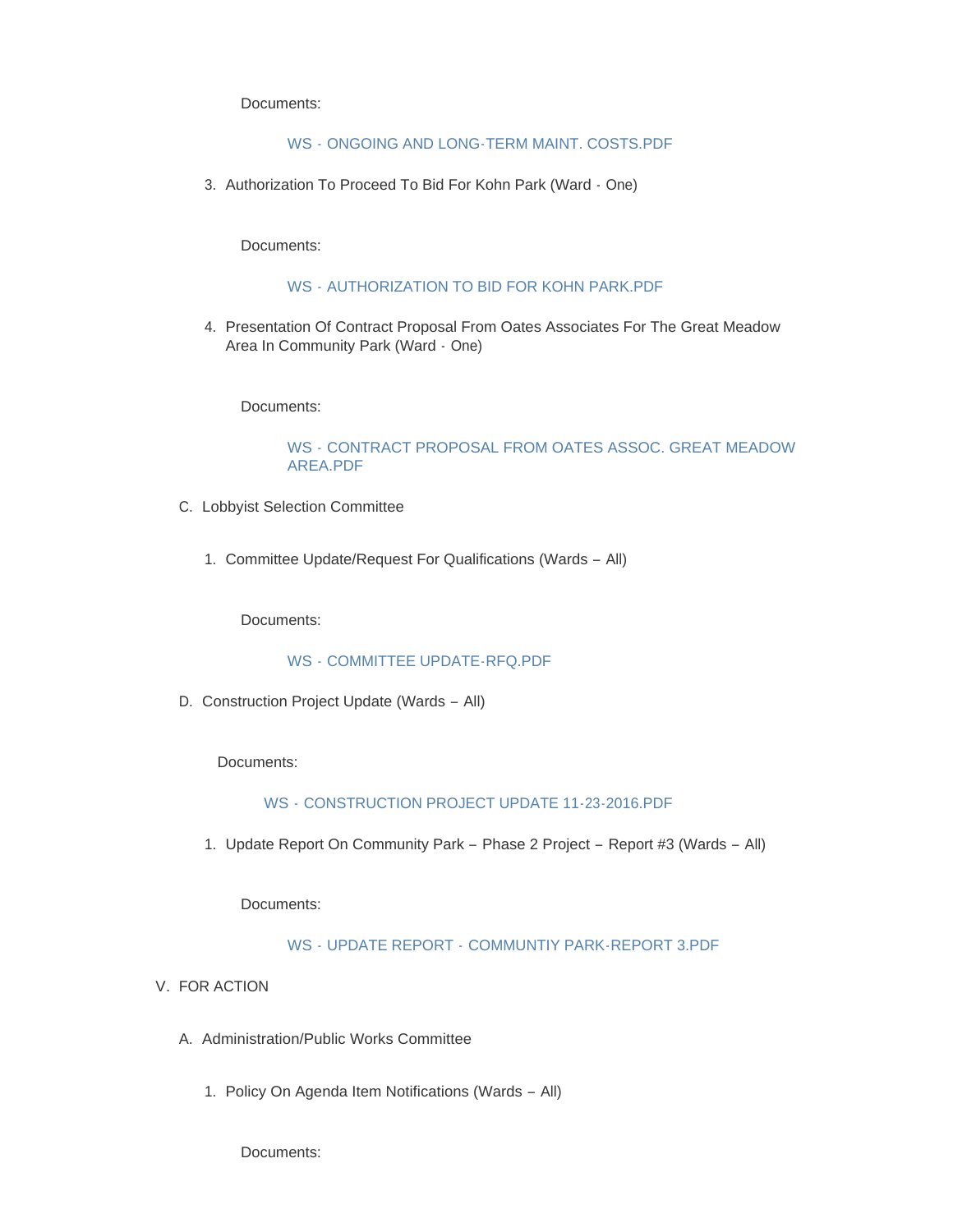- B. Planning/Parks Committee
	- 1. Presentation On Proposed Improvements On The West Side Of City Hall (Ward -Eight) Direct Budgetary Impact: \$7,000.00

Documents:

#### WS - [CITY HALL LANDSCAPING IMPROVMENT PROJECT.PDF](http://mo-wildwood.civicplus.com/AgendaCenter/ViewFile/Item/9011?fileID=13281)

2. Discussion On Lease Agreement With St. Louis County And Future Development Of Belleview Farms (Wards – All) Direct Budgetary Impact: TBD

Documents:

#### WS - [LEASE AGREEMENT WITH ST. LOUIS COUNTY BELLEVIEW](http://mo-wildwood.civicplus.com/AgendaCenter/ViewFile/Item/9012?fileID=13268)  FARMS.PDF

- Economic Development Committee C.
	- 1. Consideration Of New City Logo And Economic Development Initiative Logo (Wards -All) Direct Budgetary Impact: No Upfront Cost (Transition Use As New Materials Are Ordered/Developed)

Documents:

#### WS - [CONSIDERATION OF NEW LOGO AND ECON. DEV. INITIATIVE](http://mo-wildwood.civicplus.com/AgendaCenter/ViewFile/Item/9014?fileID=13269)  LOGO.PDF

- D. City Administrator Items
	- 1. Meadows Of Wildwood Subdivision Escrow Considerations (Ward One)

Documents:

#### WS - [MEADOWS OF WILDWOOD SUBDIVISION ESCROW](http://mo-wildwood.civicplus.com/AgendaCenter/ViewFile/Item/9016?fileID=13270)  CONSIDERATIONS.PDF

2. Approval Of The 2017 City Council Calendar (Wards - All)

Documents:

#### WS - [APPROVAL OF 2017 CITY COUNCIL CALENDAR.PDF](http://mo-wildwood.civicplus.com/AgendaCenter/ViewFile/Item/9017?fileID=13271)

E. EXECUTIVE [CLOSED] SESSION

Legal Actions, Causes of Action, Litigation or Privileged Communications Between the